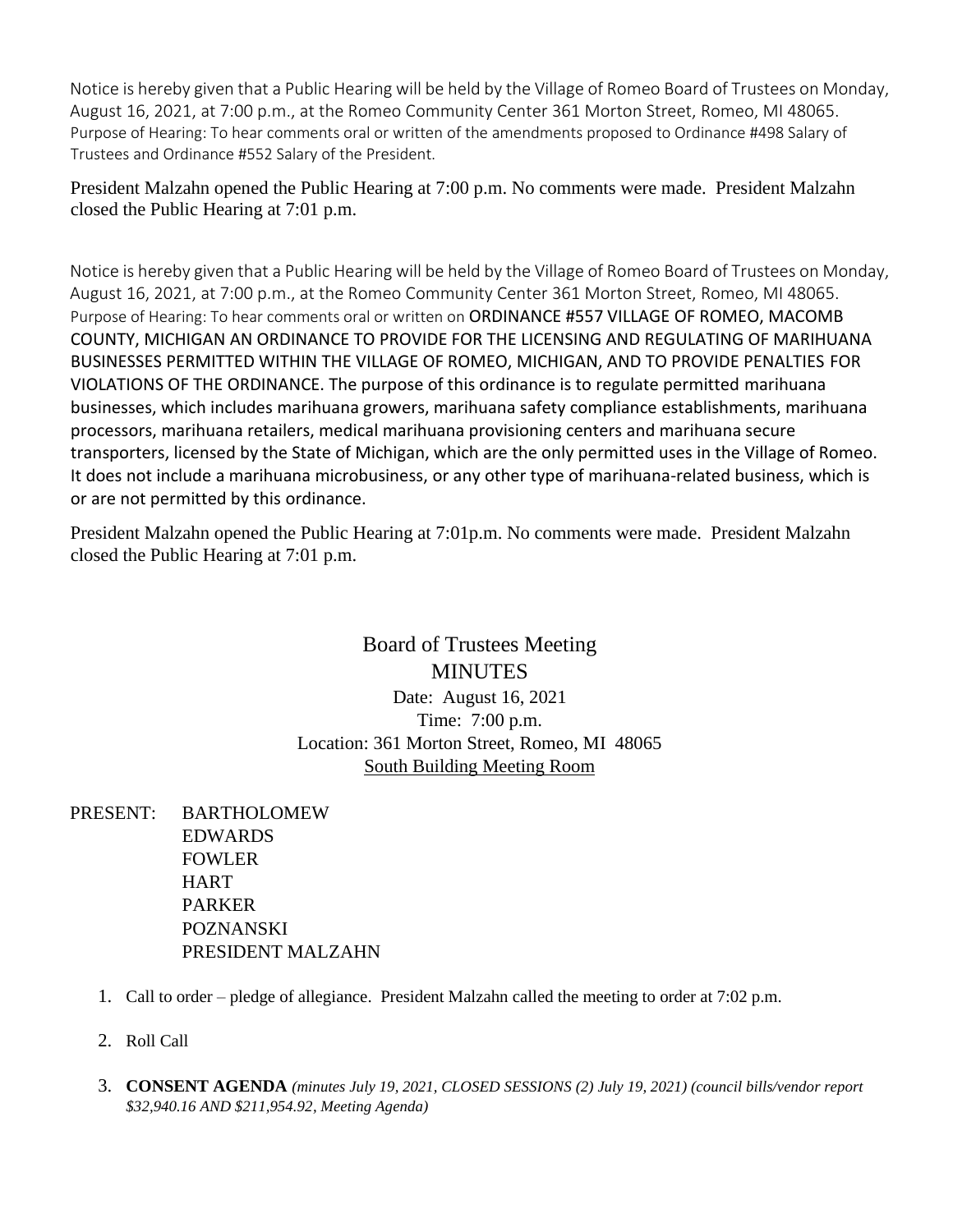**MOTION by Hart second by Bartholomew to approve the agenda with the additions of Resolution for Signature Approval as d. under Unfinished Business and add the extension of the State of Emergency under New Business AYES: All NAYS: None Motion carried.** 

**MOTION by Malzahn second by Hart to approve the minutes with these amendments – item 3. has Parker voting twice and Fowler not voting at all, Bills – only one amount was noted, item e. Parker voted twice Poznanski didn't vote at all, item 12. Closed Session Malzahn voting twice AYES: Malzahn, Hart, Bartholomew, Edwards, Hart, Parker, Poznanski NAYS: Fowler Motion carried.** 

**MOTION by Malzahn second by Bartholomew to the July 19th Closed Session meeting minutes with one correction – Malzahn voted twice AYES: All NAYS: None Motion carried.** 

**MOTION by Edwards second by Malzahn to approve the bills in the amounts of \$32,940.16 and \$211,954.92 AYES: Edwards, Malzahn, Hart, Bartholomew, Poznanski NAYS: Parker, Fowler Motion carried.** 

- 4. Special Presentations None
- 5. Correspondence(s) None
- 6. Public Comment Ruth Heidebreicht, 334 S Salem made comments
- 7. Officer reports
	- a. President

I want to extend my condolences the family of US Representative Paul Mitchell, who passed away this past week. Paul was a strong advocate for the Village of Romeo and we will miss his leadership and efforts at the Federal level on our behalf.

Trees Trees Trees! We love our trees but many of them have sustained significant damage with all of the recent storms. DPW Supervisor, Tim Metz has been directing his staff as well as working with several contractors to clean-up the storm damage and in some cases, take down the diseased Ash and hollow Maple trees.

The Tree Board is, as quickly as possible, drafting a planting, care and maintenance plan for trees, with the goal of net zero loss of tree scape. At this time, however, the Village is unable to address trees that are on private property, only those in the ROW. If you have a concern about a tree in your easement, please call the office so that I can add it to our ever-growing list.

Armada has expressed their sincere gratitude for our assistance, after the tragedy that struck their downtown last month. After hearing about the devastating tornado, I reached out to Supervisor John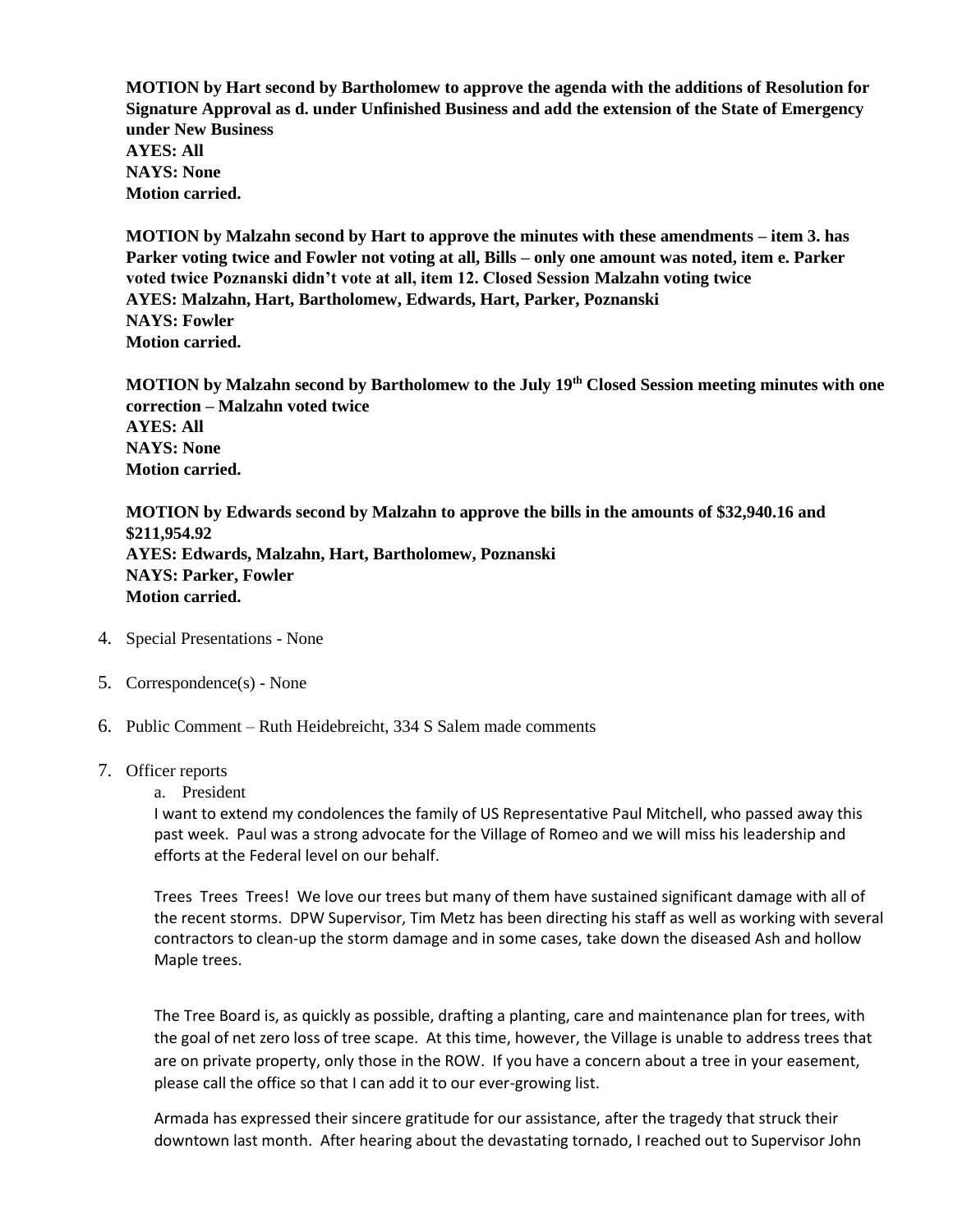Paterek to see how Romeo could assist. Our DPW crew were able to remove some of the downed trees and limbs. I know there were several other groups of Romeo volunteers that also went to lend a hand. That's what makes this such an amazing area to live in – neighbors helping neighbors, communities helping communities.

I attended the bi-monthly FORD Engine Plant focus group meeting coordinated by Vicki Raad of the MEDC on July 28<sup>th</sup>. The regional partnership group is focusing on a marketing plan for future uses at that site in hopes of attracting another large manufacturer.

It was reported, by Dee Skinner, current plant manager that preliminary soil boring sampling has been done in a few areas of that site that are not currently active. The group is hoping to get a report on the initial testing from the VP of Ford Land at our next meeting. The scope of remediation necessary once the production lines have been shut down, will ultimately dictate the length of time before another user can be up and running.

The Michigan Association of Mayors & Presidents, of which I am a member, hosted an in-person summer workshop in Sault Ste Marie last week. It was an extreme pleasure to network with over 60 other municipal leaders, and learn some best practices that others have put into place in their communities.

One of the sessions I attend was to hear some legislative updates from Chris Holbarth, from the Michigan Municipal League. Of particular interest was the topic of state budgeting. It was reported that the state has seen a historic high in sales tax revenue and the legislators are trying to figure out what to do with their 1-billion-dollar increase in revenues. From that surplus we can anticipate getting a 2% increase in revenue sharing – no word yet on constitutional revenues.

Mr. Holbarth also discussed the proposed short-term rental legislation, that is currently being lobbied in Lansing. If that bill is adopted it would remove the municipalities' ability to regulate it locally, including zoning ordinances. We currently have several properties that are looking to become AirB&B type of rentals, so this could be a potential issue. I will be working on a meeting with our state representative as soon as possible to get better understanding of the local effects.

Workshop participants and their guests were treated to a private walking tour of the Sault Locks. This was so fascinating to be down in the tunnels to see the inner workings of that critical piece of national infrastructure. If you haven't taken a trip to the UP, I highly recommend that you add it to your bucket list.

Yesterday, I had the extreme privilege to worship at the First Congregational Church and participate in the opening of not one but three-time capsules that were recently found at the church. Thank you to Pastor Kim Newport, for the invitation, and for her inspirational message regarding the difficult decisions we sometime have to make, stepping out of our comfort zone and embracing change.

Romeo will certainly miss the physical presence of your leadership Pastor Newport, but are comforted in the fact that you are working to create a newer, bigger and better vision, led by our creator God.

The contents of the time-capsule will be on display for a short time so please take an opportunity to view those artifacts and the glimpse of our history.

The 2<sup>nd</sup> joint Paper Shred and E-Waste recycling event, sponsored by Bruce Twp and Romeo is scheduled for Saturday, October  $16<sup>th</sup>$  from 9:00 AM – Noon. Please mark your calendars and bring your items for this FREE event.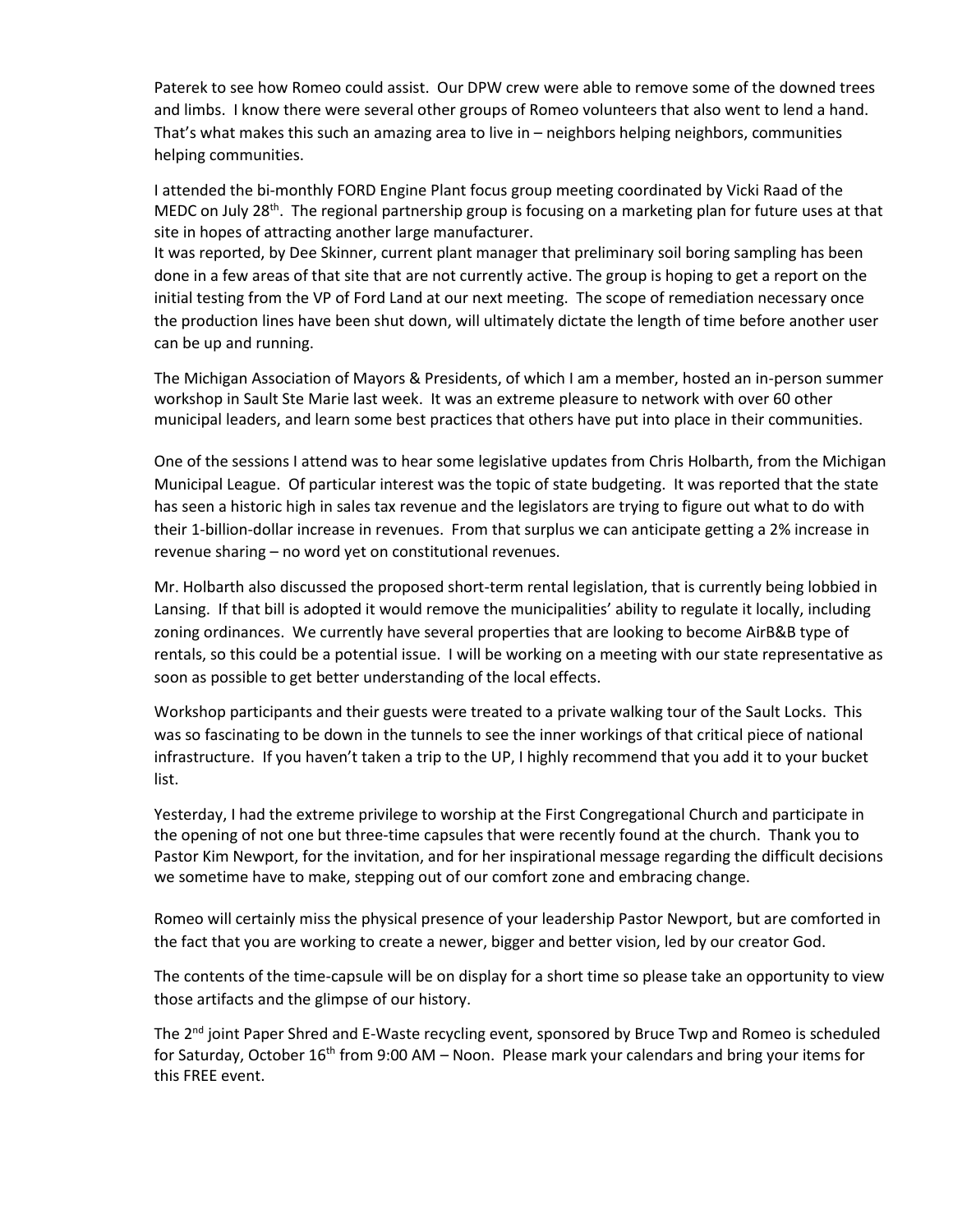As always, I continue to hold regular office hours to meet with our property and business owners to address their concerns. If you have a concern, compliment or complaint that you need assistance with, please call my office at 586-752-3565, ext 3

## b. Clerk

The Cemetery board met to discuss a road proposal we have received. The board is still reviewing the proposal before they make a final decision on when and how to go forward

I attended an in-person CDBG meeting of continuing grand funds that could be available for COVID A special THANK YOU and GOOD LUCK to these 3 interns and volunteers that were with us the in the office over the past year:

Sam who will be attending Georgetown in a few weeks

Lauren who will be attending U of M in a few weeks

And Tori who is in the middle of her associates degree at Macomb Community College and will finish that starting in a few weeks

### c. Treasurer

Tax payments are accepted into the Village Office until September 14. Come on into the office and say "hello" we miss seeing and talking with you. The best part of my job is servicing the residents and business owners. Payments can be made online through the Village Website or mailed. Caroline Miller is working diligently in learning the process of her position.

d. Trustees

Trustee Hart – attended the Tree Board meeting. Possibly planting 4-8 new trees. Donations of trees, lots of interest to donate trees. Attended the Parks and Rec meeting.

Trustee Poznanski – attended an Asset Management meeting (via Zoom), hosted a Trustee Talk, attended the Parks and Rec meeting

Trustee Bartholomew – Side Committee update. Sidewalks are looking good! Starting near Dickenson for the next round of repairs

e. Ex-Officio Planning Commission – Trustee Fowler was not in attendance at the last Planning Commission meeting. President Malzahn gave report of agenda items that were discussed as she was in attendance along with Clerk Trapp at the Planning Commission meeting.

### 8. Committee Reports

- a. Sidewalk Subcommittee haven't met, no report
- b. Rental Inspection Subcommittee haven't met, no report
- c. Bruce Sewer Capacity Subcommittee haven't met, no report

### 9. **UNFINISHED BUSINESS:**

A. ORDINANCE #557 Marihuana

**MOTION by Hart second by Edwards to remove "Vocation Schools" from the definitions, add the word "or" so "and/or" is involved in the implementation and strike the use of "or tabacco products on the premises"**

**AYES: Hart, Edwards, Parker, Bartholomew, Malzahn**

**NAYS: Poznanski, Fowler**

**Motion carried.**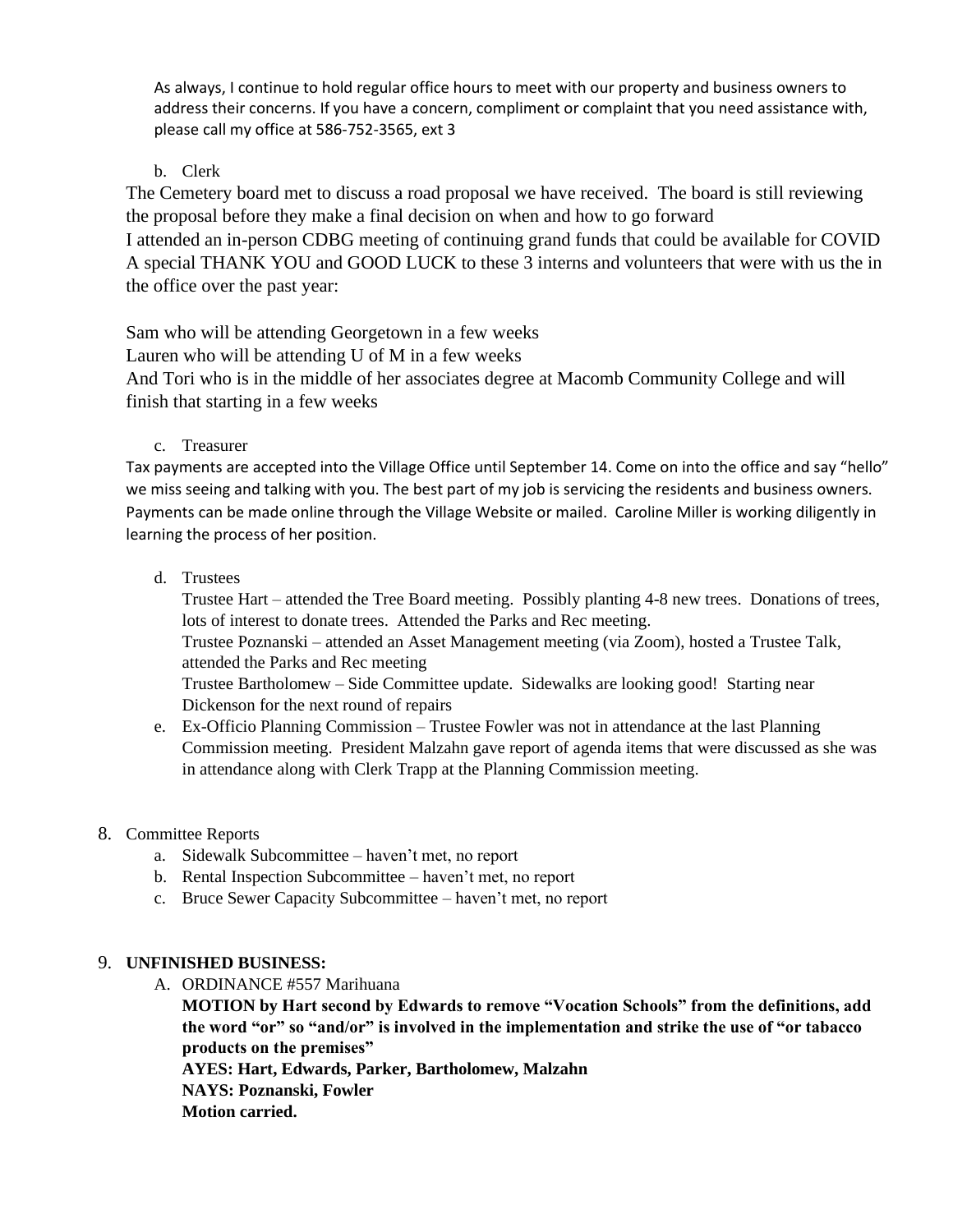**MOTION by Hart second by Parker amend the amend the ordinance to change from 1,000 feet to 750 feet and add definitions of "marihuana retailer" and "provisioning center" AYES: Hart, Parker, Poznanski, Edwards, Malzahn, Fowler, Bartholomew NAYS: None Motion carried.** 

b. Trustee Salary/President Salary

**MOTION by Parker second by Hart to approve Ordinance #559 with changes AYES: Parker, Hart, Bartholomew, Edwards, Malzahn NAYS: Fowler, Poznanski Motion carried.** 

**MOTION by Parker second by Hart to approve the Trustee Pay ordinance of the removal of 16 meetings AYES: Parker, Hart, Edwards, Poznanski, Fowler, Bartholomew, Malzahn NAYS: None Motion carried.** 

c. Village Hall Carpet

**MOTION by Fowler second by Edwards to approve the bid from Romeo Floors in the amount of \$5320.00**

**AYES: Fowler, Edwards, Bartholomew, Hart, Parker, Poznanski, Malzahn NAYS: None Motion carried.** 

- 
- d. Purchase Agreement (added item) **MOTION by Fowler second by Parker to approve President Malzahn to sign the purchase agreement for the Church Street lot AYES: Fowler, Parker, Poznanski, Bartholomew, Hart, Edwards, Malzahn NAYS: None Motion carried.**

#### 10. **NEW BUSINESS:**

a. Armada Annexation

**MOTION by Edwards second by Poznanski to approve the annexation request from Chet Zahowski AYES: All NAYS: None Motion carried.** 

b. DPW Snow Plow Trucks

DPW Supervisor Tim Metz spoke about the snow plow truck quotes that were given to the board **MOTION by Edwards second by Parker to approve Freightliner chassis and Shultz Equipment Snow Plow for the DPW in the amounts of \$90,466.00 and \$74,900.00 each (2 trucks) AYES: Edwards, Parker, Poznanski, Bartholomew, Fowler, Hart, Malzahn NAYS: None Motion carried.** 

c. WWTP Pump Replacement WWTP Supervisor Al Lapeer spoke about the need for replacing the pump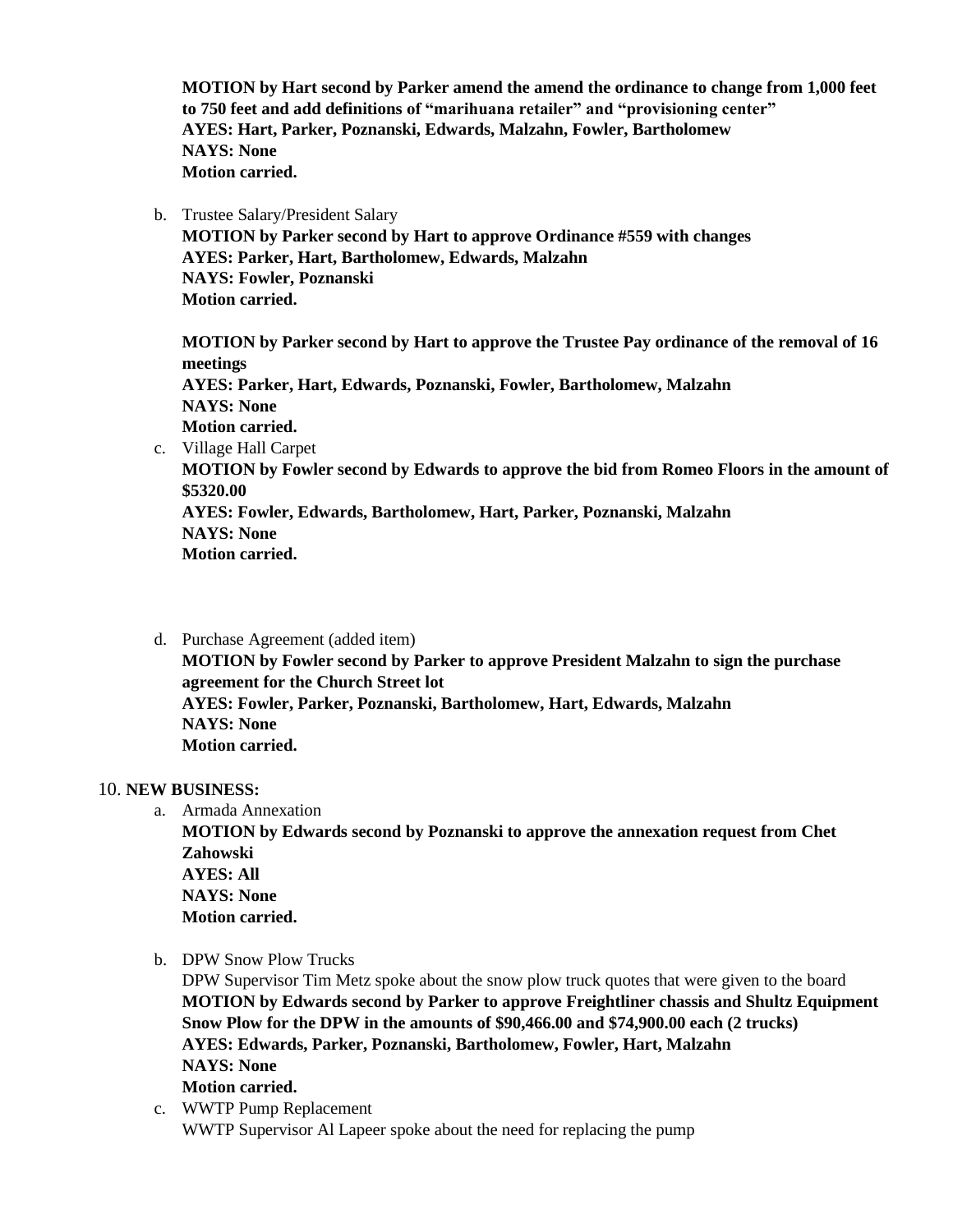**MOTION by Bartholomew second by Poznanski to go with Kerr Pump and Supply for the new pump**

**AYES: Bartholomew, Poznanski, Parker, Hart, Fowler, Edwards, Malzahn NAYS: None Motion carried.** 

d. Roads

Consultant Jaymes Vettraino made a presentation about our roads and the road study he provided. No board action was taken.

- e. Wage and Salary\* (Trustees were asked to bring these items from their July board packets) Discussion to continue in CLOSED SESSION.
- f. Village to City (Poznanski) Trustee Poznanski asked President Malzahn what is the status of the Village to City initiative. President Malzahn responded by saying that the final report, that has been previously discussed at Village Trustee meetings, is still the latest information available. Also, the next step would involve a boundary survey of the Village. However, that is on hold right now due to the latest Annexation request that was discussed earlier in the meeting. Trustee Poznanski asked President Malzahn for continuing updates. No Board action was taken.
- g. State of Emergency (added item) \*Local State of Emergency allowing to go back to remote meetings until December 31, 2021 **MOTION by Fowler second by Hart to approve the Local State of Emergency AYES: All NAYS: None Motion carried.**
- 11. **CLOSED SESSION**  Wage/Performance

**MOTION by Fowler second by Hart to enter into CLOSED SESSION for the purpose of Wage/Performance Reviews [at 8:52 p.m.] AYES: Fowler, Hart, Bartholomew, Edwards, Parker, Poznanski, Malzahn NAYS: None Motion carried.** 

**MOTION by Parker second by Fowler to enter into Regular Session [at 8:53 p.m.] AYES: Parker, Fowler, Bartholomew, Poznanski, Edwards, Hart, Malzahn NAYS: None Motion carried.** 

**MOTION by Poznanski second by Parker to extend the meeting past 10:00 p.m. if needed AYES: All NAYS: None Motion carried.** 

**MOTION by Parker second by Fowler to enter into CLOSED SESSION for the purpose of Wage/Performance Reviews [at 8:53 p.m.] AYES: Parker, Fowler, Bartholomew, Poznanski, Edwards, Hart, Malzahn NAYS: None Motion carried.** 

12. **CLOSED SESSION –** Union Labor Negotiations